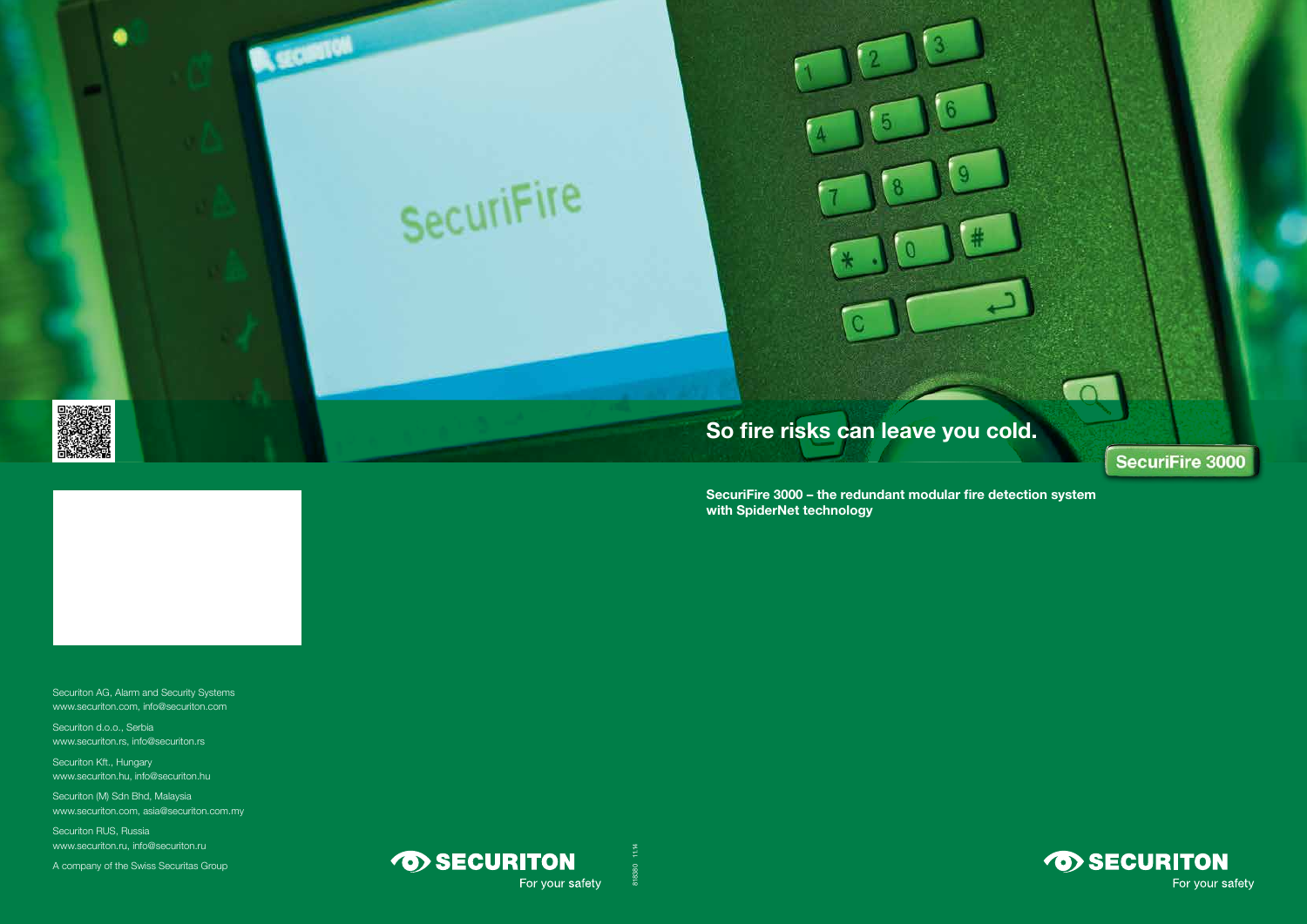# Modular and decentralised architecture.

### SecuriFire – making sure you benefit from peak performances:

- Lightning-fast detection of incipient fires
- Fully redundant hardware and software design
- Modular and decentralised architecture
- Up to 14 addressable loops with 3500 elements per control unit
	- Data interfaces to the outside and to superordinate systems
	- Simple planning, programming and operation
	- Highest security standards



A fire at a company destroys far more than just property: it also puts human life at risk and can threaten the economic existence of any business. So the quicker it is detected, the less chance it has of triggering a sequence of disastrous events. The aim, then, is to counter the fire risk with an adversary that is as intelligent as it is effective. An adversary who is ready at all times, and who watches over your safety even when circumstances do not obey normal rules.

With SecuriFire from Securiton you have at your service a fire detection system that frankly leaves all previous

systems standing when it comes to high-tech intelligence and reliability. SecuriFire boasts an innovation that is certainly causing a stir. Its fully redundant system architecture provides twice the safety, and that means that a complete system failure can, in all probability, be excluded. All the hardware and software components have been duplicated, operating in parallel in two separate autonomous systems. If the active system fails, the secondary system takes over full operations – seamlessly. This guarantees maximum availability, and any incipient fire is detected in a flash – even if the fire detection system is damaged due to several breaks in its wiring.

## Twice the design, twice as safe. Twice the design, twice as safe. The example of the structure of the design, twice as safe.

SecuriFire helps you gain those crucial seconds that can make all the difference between a minor incident and total devastation when a fire breaks out. The intelligent early warning system is equipped with the best technologies available today. Their smooth interplay means that a fire does not have the slightest chance. And the modular, decentralised system structure gives you maximum freedom when it comes to planning. Up to 16 autonomous control units can be interconnected, without an overriding central computer, to create a homogenous overall system. Each of these redundantly connected control units can accommodate up to 14 addressable loops with 250 elements each, elements such as fire detectors or manual call points. While SecuriFire reliably goes about its main task, i.e. detecting fires instantly, the system communicates with the outside at several levels. They include interfaces for transmission and alarm units, relay outputs and monitored inputs and outputs. Fire brigade maps and optical indicator boards are connected via an external equipment bus, and serial interfaces provide the contact with superordinate systems. SecuriFire is easy and intuitive to plan, program and operate.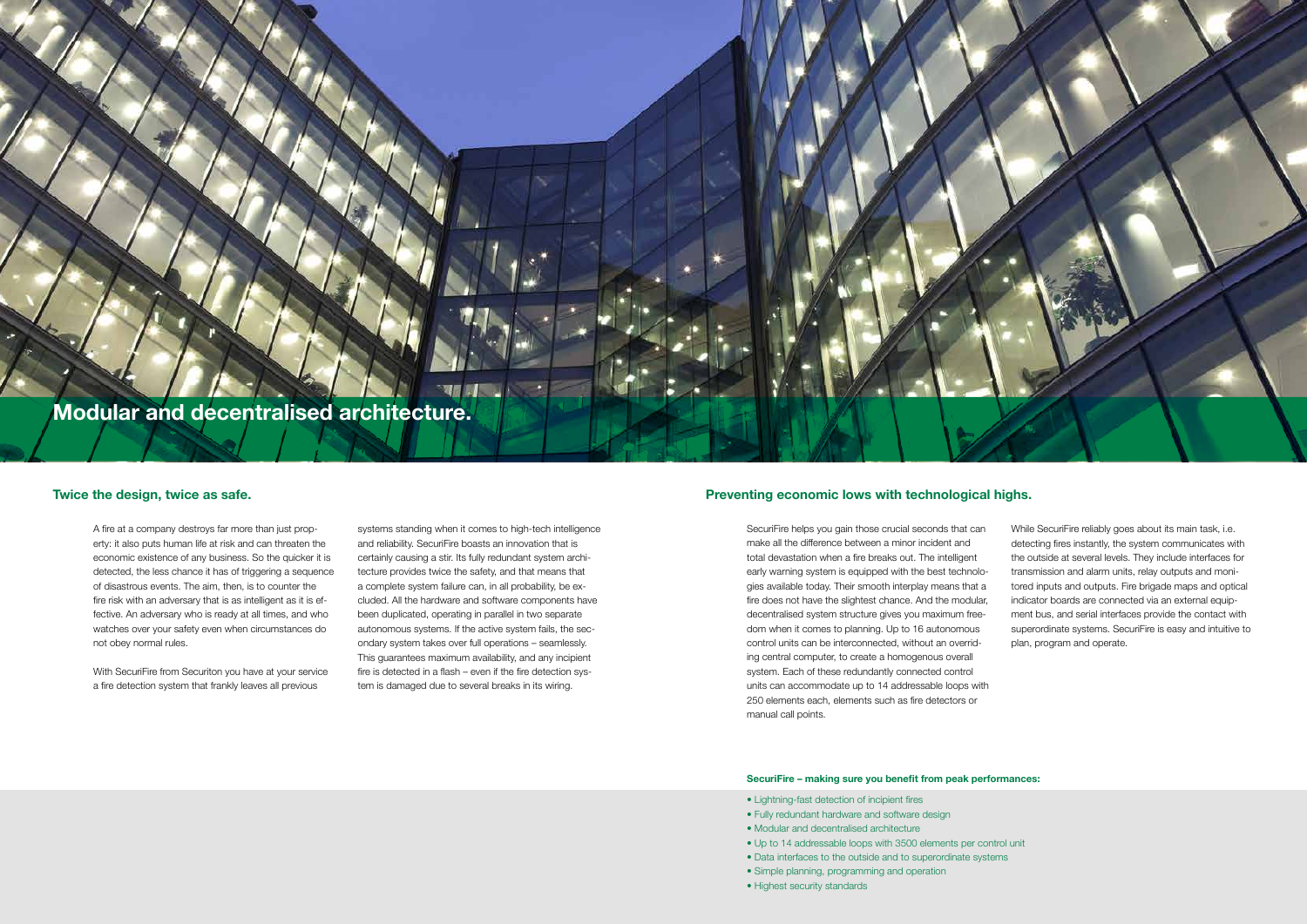## SecuriFire – safety à la carte:

- Maximum flexibility in system design
- Expandable and modifiable as required
- Up to 16 autonomous control units
- Up to 14 addressable loops with a total of 3500 elements per control unit
	- Significantly reduced amount of wiring
	- Simple and intuitive operation using the SecuriWheel
	- Information available at a glance on the colour display

SecuriFire literally grows along with the tasks you set the system. Indeed the fire detection system is simple to expand or to reduce. Once you have defined your needs, the system topology is adapted accordingly. And thanks to SecuriFire's unique flexibility you obtain exactly the level of protection you need for each area of your building: no more, but – more importantly – no less. For instance one control unit can be used for each floor or for each part of the building. Up to 14 addressable loops then run from the control unit through the individual rooms. Depending on the risk potential of each room or part of

the building the addressable loops are equipped with the appropriate number of fire detectors and other elements. If required by the building's circumstances, stub lines can also be installed without a problem.

The inner workings of the control units are revolutionarily simple and clearly structured. Plug-in connectors are used exclusively; there is no direct wiring to the assembly units. This means the individual assembly units are easily replaced or removed. All it takes is a few simple operations and the control unit is always up to date.

## For a safety map that leaves no blanks. The state of the state of the ligence is all about controlling something complex by simple means.

When a fire breaks out, every second you gain before you start tackling the fire is worth gold. The display and control panel has been designed so you're able to find your way quickly and respond in the right way, even in situations of stress. SecuriFire is so simple to operate that you are certain to gain those crucial seconds. It is operated using function keys and, as an innovation, the SecuriWheel, which lets you navigate through the menu on the 5.7 inch TFT colour display, intuitively and in a user-friendly way. The design of the front panel of the housing is just as straightforward: all it contains are icons rather than labels. That means you're able to grasp the current situation at a single glance.

All the system states are indicated in plain text on the TFT colour display. The operator can select from four different languages even while the system is up and running. The device also has an interface for connecting a log printer and an expansion bus for connecting up to three additional control and display units. It is available as a built-in version (control unit) and as a detached version with its own housing.

Intuitively correct operation for a swift response.



![](_page_2_Picture_1.jpeg)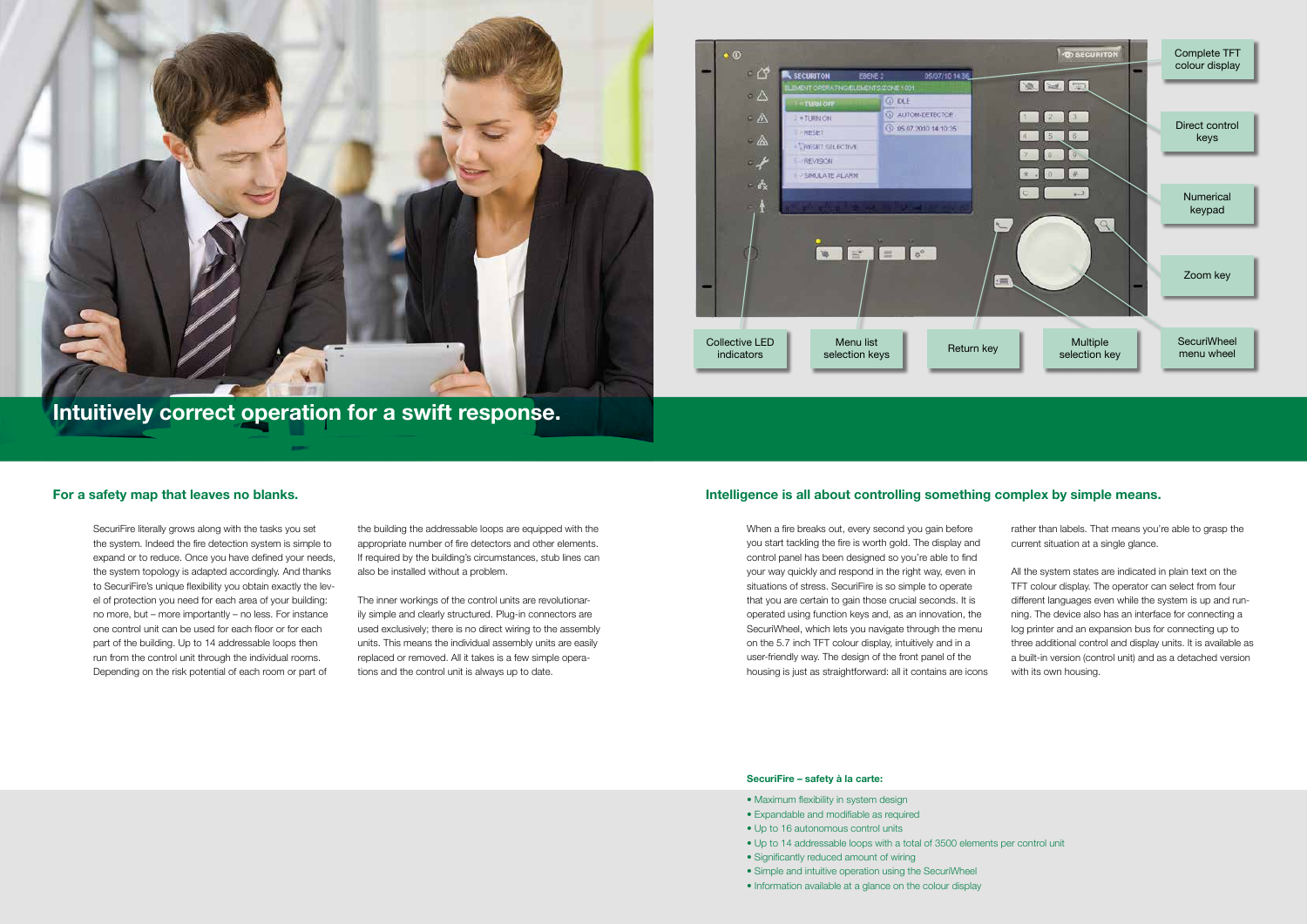## SecuriFire – safe and redundantly networked:

- 100% identical secondary system in hot standby mode
- Maximum fail-safe design at all levels
- Secure data transmission via a redundant SecuriLan
- Tightly meshed diagonal networking with SpiderNet technology
	- Permanent automatic system checks
	- Remote system diagnostics
	- Device bus for connecting external display and control devices

A fire detection system has to watch over your safety reliably and continuously. But after thousands and thousands of operating hours it is impossible to rule out the occurrence of a fault or damage to a cable or the failure of a processor. And yet that one time may prove to be the «one time too many». When it comes to protecting people's lives and their property Securiton simply refuses to compromise. So with its SecuriFire system it has gone for complete protection through redundancy.

«Better safe than sorry» is always a good principle, which is why all the microprocessors, components, parts and system structures in the fire alarm control panels have

been duplicated. The connections between the control units can likewise be duplicated to create a redundant design. So a second, fully identical system operates constantly in hot standby mode, in parallel with the active operating system. Any fault in the active system immediately triggers the uninterruptible switchover to the second system. All the functions of the fire detection system – detection, signalling, alarming, plain-text display, etc. – remain seamlessly operational. The system malfunction message is the only visible sign that the second system has taken over active operations. The result: guaranteed fail-safe reliability 31536000 seconds a year.

## Redundancy – so failures are a thing of the past. The past of the past of the past of the past of the past of the past of the past of the past of the past of the past of the past of the past of the past of the past of the

![](_page_3_Figure_0.jpeg)

Supreme intelligence at all levels.

- **1** Fire Incident Controls, Alarm Transmission
- **2** External Device Bus
- **3** Third Party Systems
- 4 SecuriLan
- **5** SecuriLine eXtended
- 6 Primary Lines
- 7 Modernisation

The SecuriLan is the system's lifeline. It connects up to 16 control units together to form a giant, powerful fire detection system. The individual control units can be up to 1200 m apart when standard cables are used – or any distance at all when using fibre optic cables. Although the system is decentralised in design, it acts like a single fire alarm control panel. The status of any of the elements in the entire network is easily retrieved and operated from any control panel – down to an individual fire detector. And that in turn saves time and costs.

Security is also at the top of the list of priorities when it comes to data transmission via the SecuriLan. That is

why all the SecuriLan elements have a redundant design. The new SpiderNet technology means even greater availability: with SpiderNet the control units connected to the SecuriLan are linked together not just in a ring shape but also diagonally. This creates a high-security fabric that is resistant even to multiple faults. The elements and subsystems communicate with one another permanently via a specially developed digital data protocol. Automatic test cycles and test routines are constantly running in the background. Electromagnetic influences are filtered out in the SecuriLan, eliminating potential communication faults.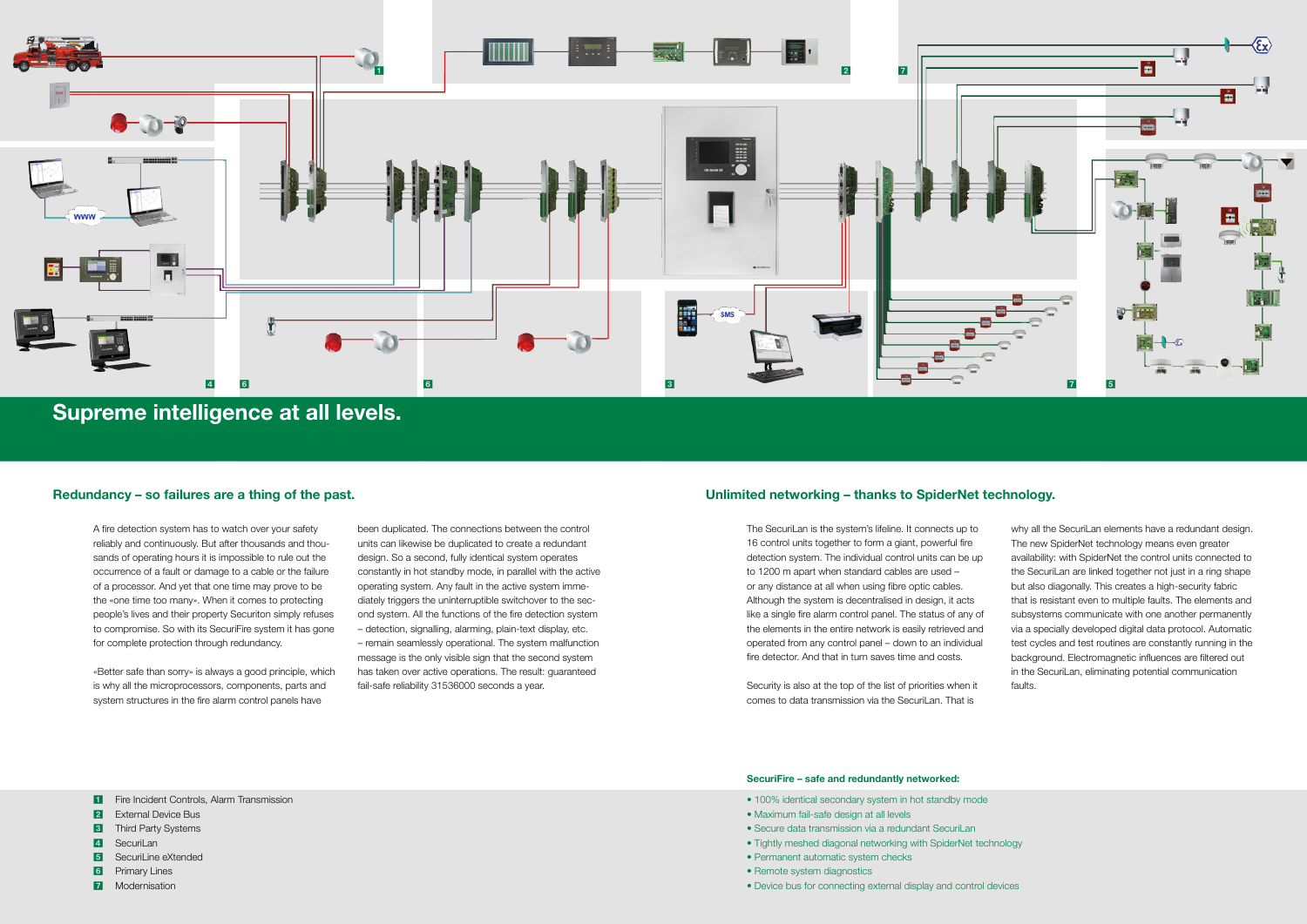## Rely on intelligent guards to watch over you:

- Secure data transport to and from detection devices via SecuriLine eXtended
- Safeguarded investments and step-by-step modernisation
- The right detection device whatever your risk profile
- One for all: cost-saving universal detector with smoke and heat sensors
- Each individual detection device is simple to program

SecuriLine eXtended – SecuriFire's addressable loop – is powerful, reliable and impressive in its dimensions. It runs from the control unit throughout the building over a length of up to 3500 m. Up to 250 elements act as a data highway and fault-free connection for SecuriLine, to and from the control units. And even if a device connected to the addressable loop fails, all the other elements continue to operate perfectly. That also applies to a short-circuit or wire break along the line. If a device does fail, its location is pinpointed instantly and displayed.

And it is not just alarm signals that run along the SecuriLine eXtended. The detection units also send status information or self-test data to the control unit. The creation of logical detector zones is independent on whether or not they belong to the same SecuriLine eXtended– this means that detectors from different addressable loops can be grouped together, which in turn considerably reduces the amount of wiring involved. SecuriLine eXtended also accommodates detection units from older generations. So any investments you have made in the past are safeguarded, and you can upgrade your installation step by step without difficulty. In fact you will be surprised how simple it is to design, program and commission a SecuriLine eXtended. The user-friendly software gets you there in no time at all.

## Always rely on a secure line. The devices – an unbeatable team when it comes to combating fires.

The devices connected to the SecuriLine eXtended have many tasks to fulfil: monitoring, signalling, alarming and controlling. They are all easy to program individually and are immune to electromagnetic interference. The choice, locations and programming of the individual devices are tailored precisely to your safety requirements – no SecuriLine is the same as any other. The MCD 573X multiple sensor detector is the device most frequently used. As an intelligent all-rounder it can be used as a smoke or temperature detector, depending on requirements – or as a combined detector. Electromagnetic influences are filtered out in the SecuriLine eXtended, eliminating potential communication faults or false alarms.

The LKM 593X ventilation duct detector is capable of reliably detecting smoke in locations with air flow speeds of up to 20 m/s. Special fire detectors like aspirating smoke detectors are integrated into the addressable loop using a SecuriLine eXtended interface. Other elements include loop sirens, loop flashing lights, manual call points and various modules with relays and inputs and outputs. They allow other devices to be connected, right down to radio detectors.

![](_page_4_Picture_0.jpeg)

# For fault-free connections.